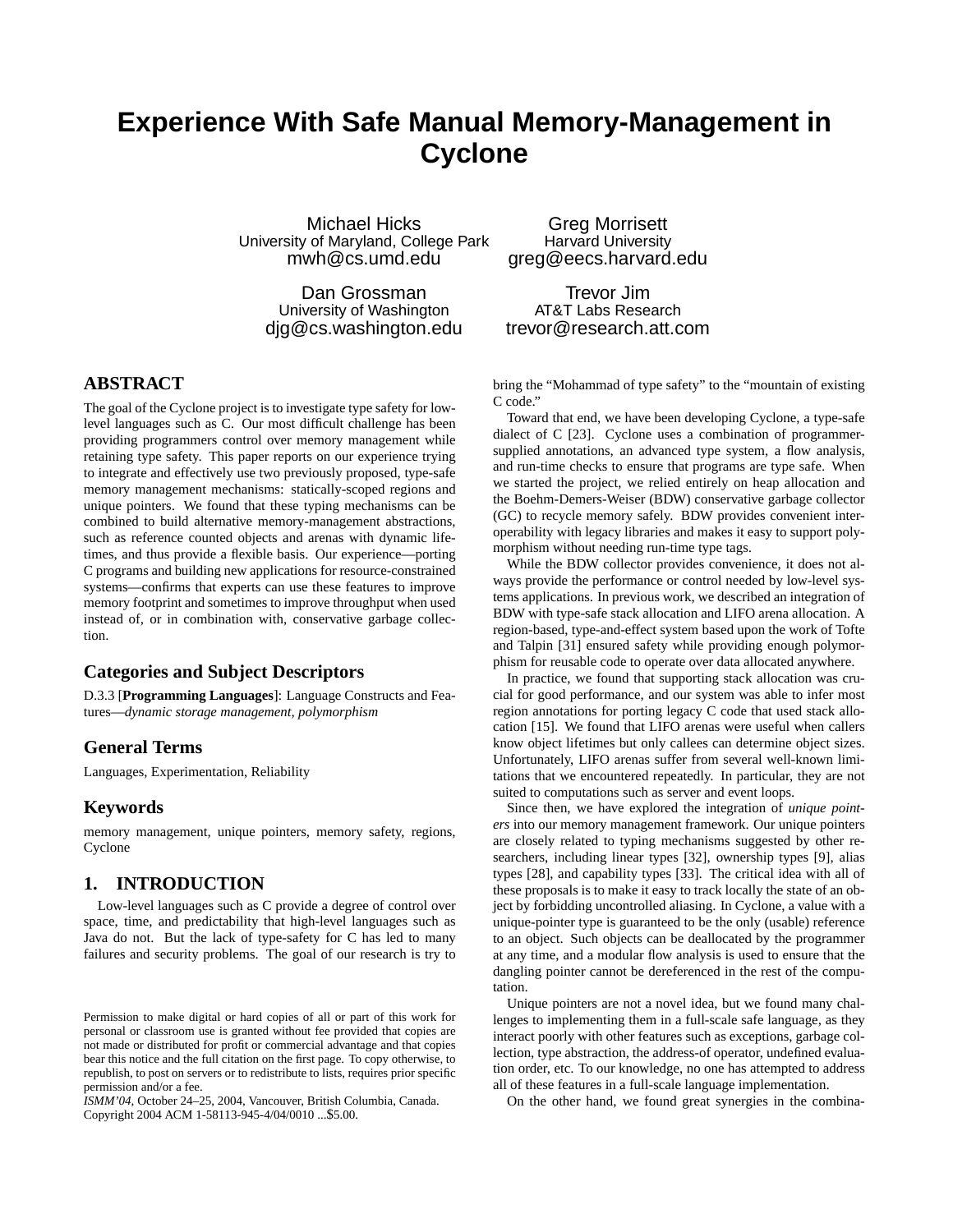tion of uniqueness and regions. In particular, we were able to use the LIFO region machinery to support a form of "borrowed" pointers [8], which goes a long way in relaxing the burdens of uniqueness. We were also able to use unique pointers as capabilities for building further memory-management abstractions. In particular, we used unique pointers to control access to a form of dynamicallyscoped arenas [18], and for building reference-counted objects and arenas.

In this paper, we describe our support for unique pointers and the extensions they enable; the Cyclone manual has further detail [10]. We then discuss our experience using these facilities to build or port a few target applications, including a multimedia overlay network, a small web server, a Scheme interpreter, an ftp server, and an image-manipulation program. Most of the applications were chosen because they are structured as (infinite) loops with loop-carried state and are thus not well-suited for LIFO arenas. Furthermore, we feel that these applications are representative for resource-limited platforms, such as cell-phones or embedded systems, where space is at a premium. In most of these applications, we were able to reduce if not eliminate the need for garbage collection. We also saw dramatic improvements in working-set size, and for at least one application an improvement in throughput.

Thus, the contributions of this paper are two-fold:

- 1. We show that the addition of unique pointers to a regionbased language provides a flexible basis for building typesafe, manual memory management, which can complement or replace GC.
- 2. We confirm that the resource requirements of some important applications can be significantly improved through type-safe, manual memory management.

# **2. REGIONS IN CYCLONE**

All of the memory management facilities in Cyclone revolve around *regions*. A region is a logical container for objects that obey some memory management discipline. For instance, a stack frame is a region that holds the values of the variables declared in a lexical block, and the frame is deallocated when control-flow exits the block. As another example, the garbage-collected heap is another region, whose objects are individually deallocated by the collector.

Each region in a program is given a compile-time name, either explicitly by the programmer or implicitly by the compiler. For example, the heap region's name is 'H and the region name for a function foo's stack frame is 'foo. If 'r is the name of a region, and an object  $o$  with type T is allocated in  $'r$ , then the type of a pointer to  $o$  is written  $T^*$ 'r.

To ensure that programs never dereference a pointer into a deallocated region, the compiler tracks a conservative approximation of (a) the regions into which a pointer can point, and (b) the set of regions that are still live at each program point. This is implemented using a type-and-effects system in the style of Tofte and Talpin [31].

Cyclone supports *region polymorphism*, which lets functions and data structures abstract over the regions of their arguments and fields. By default, Cyclone assumes that pointer arguments to functions live in distinct regions, and that all of these regions are live on input. A unification-based algorithm is used to infer instantiations for region-polymorphic functions and the regions for local variables. This drastically cuts the number of region annotations needed for programs. Cyclone also supports region subtyping based on region lifetimes, which combines with region polymorphism to make for an extremely flexible system. In practice, we have found few (bug-free) examples where stack-allocation could not be easily ported from C to Cyclone.

#### **2.1 LIFO Arenas**

The basic region system we have described easily supports a form of *arenas* that have stack-like last-in-first-out (LIFO) lifetimes, but also support dynamic allocation.<sup>1</sup> A LIFO arena is introduced with a lexically-scoped declaration:

{ region<'r> h; ... }

Here, h is a region *handle* having type region\_t<'r>>'r> that can be used to allocate in the newly introduced region 'r. Calling the primitive  $\text{rmalloc}(h, \ldots)$  allocates space within region ' $r$ . When the declaring lexical scope concludes, the handle and the contents of the arena are deallocated.

```
FILE *infile = ...
if ( get_tag(infile) == HUFFMAN_TAG ) {
 region<'r> h;
  struct code_node<'r> *'r huffman_tree;
 huffman_tree = read_huffman_tree(h, infile);
 read_and_huffman_decode(infile, huffman_tree,
                          symbol_stream, ...);
```

```
} else ...
```
#### **Figure 1: LIFO Arena example**

We have found that arenas work well for situations where data's lifetime is scoped, but the caller does not know how much space to pre-allocate on its stack frame. Consider the example in Figure 1 (adapted from the *Epic* image compression/decompression benchmark in Section 4). If the image in the specified infile is compressed using huffman encoding, then the read\_huffman\_tree routine deserializes the huffman tree from the file into a code\_node tree allocated in region 'r. This tree is used to decompress the remaining file contents into the symbol\_stream array, which is then further decompressed in the continuation. The tree is not needed beyond the if block in which its region is defined, and is freed with that region when control exits the the block. Obviously, statically allocating the space for the tree would be problematic since the size of the tree depends on the contents of infile.

Unfortunately, we found that the LIFO restriction on arena lifetimes was often too limiting. That is, we often wished that we could deallocate the arena before the end of its scope. This was particularly problematic for loops: If one pushes the arena declaration inside the loop then a fresh arena is created and destroyed for each iteration. Thus, no data can be carried from one iteration to the next, unless they are copied to an arena declared outside the loop. But then all of the data placed in an outer arena would persist until the entire loop terminates. For loops that do not terminate, such as a server request loop or event loop, this is a disaster as the LIFO restriction can lead to unbounded storage requirements.

## **3. UNIQUE POINTERS**

Very often the limitations of stack allocation and LIFO arenas can simply and conveniently be overcome by using garbage collection (GC). However, GC may not always be compatible with the

<sup>1</sup>Our previous paper [15] referred to LIFO arenas as *dynamic regions* due to their dynamically-determined sizes; in this paper we use the term *region* more generally, using *arena* to signify a region supporting dynamic allocation, and *LIFO* to signify scoped lifetime.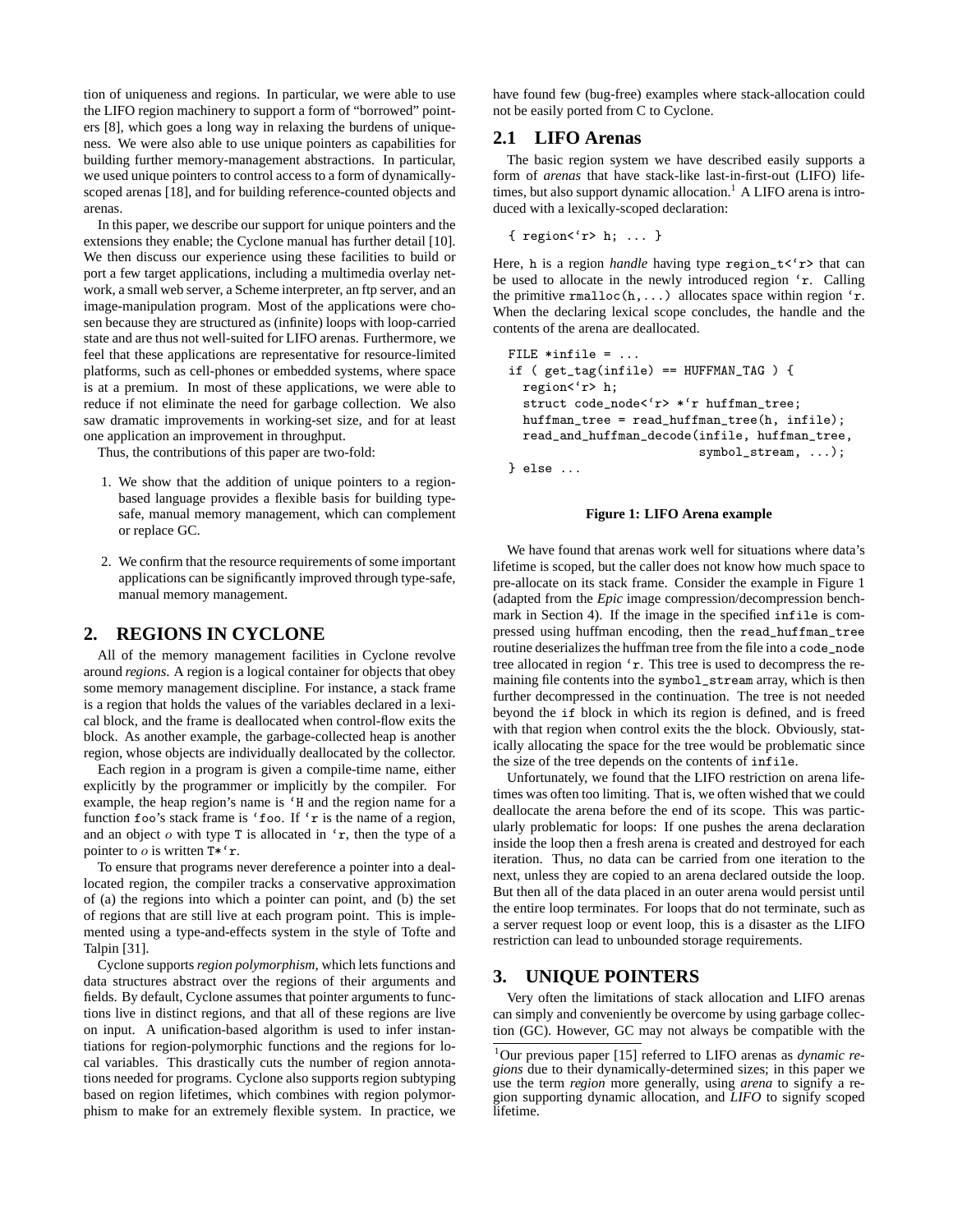performance needs of an application. For example, embedded systems and network servers sometimes require bounds on space consumption, pause times, or throughput that may be hard to achieve with GC. Therefore, we decided to extend Cyclone with a suite of mechanisms that would permit manual object deallocation without imposing a LIFO restriction. We emphasize that our goal is not necessarily to eliminate GC, but rather to provide programmers with better control over tuning the space and time requirements of their programs.

In general, ensuring that manual deallocation is safe requires very precise information regarding which pointers may alias other pointers. Though there are impressive analyses that compute such aliasing information, they usually require whole-program analysis to achieve any level of accuracy.

An alternative solution that has been proposed many times is to restrict or avoid aliasing altogether, so that reasoning about typestates can be done locally. One extreme is to require that pointers which are deallocated be *unique* (i.e., have no aliases.) In what follows, we briefly describe how we have incorporated unique pointers into Cyclone, enabling support for per-object deallocation, reference-counting, and arenas with dynamic lifetimes.

To distinguish a unique pointer from a heap-, stack-, or arenaallocated pointer, we use a special region name 'U. A pointer value with type T\*'U is created by calling malloc and can be deallocated via free at any time.

We use an intraprocedural, flow-sensitive, path-insensitive analysis to track when a unique pointer becomes *consumed*, in which case the analysis rejects a subsequent attempt to use the pointer. We chose an intraprocedural analysis to ensure modular checking and a path-insensitive analysis to ensure scalability. To keep the analysis simple, a copy of a unique pointer (e.g., in an assignment or function call) is treated as consuming the pointer. This ensures that there is at most one usable alias of a unique pointer at any program point. Here is an example:

| int $*^{\prime}U$ q = p; // consumes p |                              |
|----------------------------------------|------------------------------|
| $*q = 5$ ;                             | $//$ q not consumed          |
| free(q);                               | $//$ consumes q              |
| $*p = *q$ ;                            | // illegal: $p & q$ consumed |

The first assignment aliases and consumes p, while the call to free consumes q. Therefore, attempts to dereference p or q are illegal. Dereferencing a unique pointer does not consume it since it does not copy the pointer, as the first dereference of q shows.

At join points in the control-flow graph, our analysis conservatively considers a value consumed if there is an incoming path on which it is consumed. For instance, if p is not consumed and we write:

```
if (rand()) free(p);
```
then the analysis treats p as consumed after the statement. In this situation, we issue a warning that p might leak, since the type-states do not match. Fortunately, we can link in the garbage collector to ensure the object is reclaimed. We considered making this an error as in Vault [11], but found that exception handlers and shared unique pointers (described below) generated too many false alarms. Thus, we settle for a warning and rely upon the GC as a safety net.

We allow unique pointers to be placed in non-unique objects (e.g., a global variable or heap-allocated object) that might have multiple aliases. To ensure that unique pointers remain unique, we must somehow limit access through these paths. In most systems, reading a unique pointer is treated as a *destructive* operation that overwrites the original copy with NULL, so as to preserve the uniqueness invariant. In Cyclone, we have pointer types that do not admit NULL as a value, so destructive reads are not always an option. Therefore, we provide an explicit *swap* operation (":=:") that allows one to swap one unique object for another (including NULL where permitted.) Though notationally less convenient than a destructive read, we found that programming with swaps made us think harder about where NULL-checks were needed, and helped eliminate potential run-time exceptions.

Here is a simple example of the utility of swap:

```
int *'U g = NULL;void init(int x) {
  int *'U temp = malloc(sizeof(int));
  *temp = x;g :=: \text{temp};if (temp != NULL) free(temp);
}
```
Here, g is a global variable holding a unique pointer. The init routine creates the unique pointer and stores it in temp. Then, the value of the temporary is swapped for the value of g. Afterward, if temp is not NULL, then we free the pointer. It is easy to verify that at any program point, there is at most one usable copy of any unique value. Furthermore, by making swap atomic, this property holds even if multiple threads were to execute init concurrently. Atomic swap can be used to build useful concurrent protocols, while simple extensions, like compare-and-swap, can be used to build arbitrary wait-free structures [20].

In general, we can perform assignments directly without need of swapping as long as we assign a unique pointer to a *unique path*. A unique path  $u$  has the form

 $u \;::= \; \mathtt{x} \;\mid\; u \mathbin{{.}\mathsf{m}} \;\mid\; u \mathbin{{.}\mathsf{>m}} \;\mid\; * u$ 

where  $x$  is a local variable and  $u$  is a unique pointer. Its syntactic difference with normal assignment expresses swap's runtime cost.

Finally, we remark that placing unique pointers in non-unique objects can lead to subtle "leaks". For instance, there is no guarantee that when a unique pointer is passed to free that the object to which it points does not contain live, unique pointers. Similarly, when we write a unique pointer into a shared object (e.g., a global) there is no guarantee that we are not overwriting another live unique pointer.

## **3.1 Borrowing Unique Pointers**

Unique pointers make it easy to support explicit deallocation, but they often force awkward coding idioms just to maintain uniqueness. For example, we must forbid using pointer arithmetic on unique pointers, since doing so could allow the user to call free with a pointer into the middle, rather than the front, of an object, confusing the allocator. (An allocator supporting such deallocations would let us remove this restriction, though the fact that C allows pointers just beyond allocated objects may complicate matters.) As another example, we often want to pass a copy of a pointer to a function that does not consume the pointer, and leave the original copy as unconsumed.

Most systems based on uniqueness or ownership have some way of creating "borrowed" pointers to code around these problems. A borrowed pointer is a second-class copy of a unique pointer that cannot be deallocated and cannot "escape". This ensures that if we deallocate the original pointer, we can invalidate all of the borrowed copies. In Cyclone, a pointer is borrowed using an explicit alias declaration, similar to Walker and Watkins' let-region [35], and the LIFO region machinery prevents the borrowed pointer from escaping.

Consider the example in Figure 2 (adapted from the *Kiss-FFT* benchmark). The do\_fft function allocates a unique pointer x to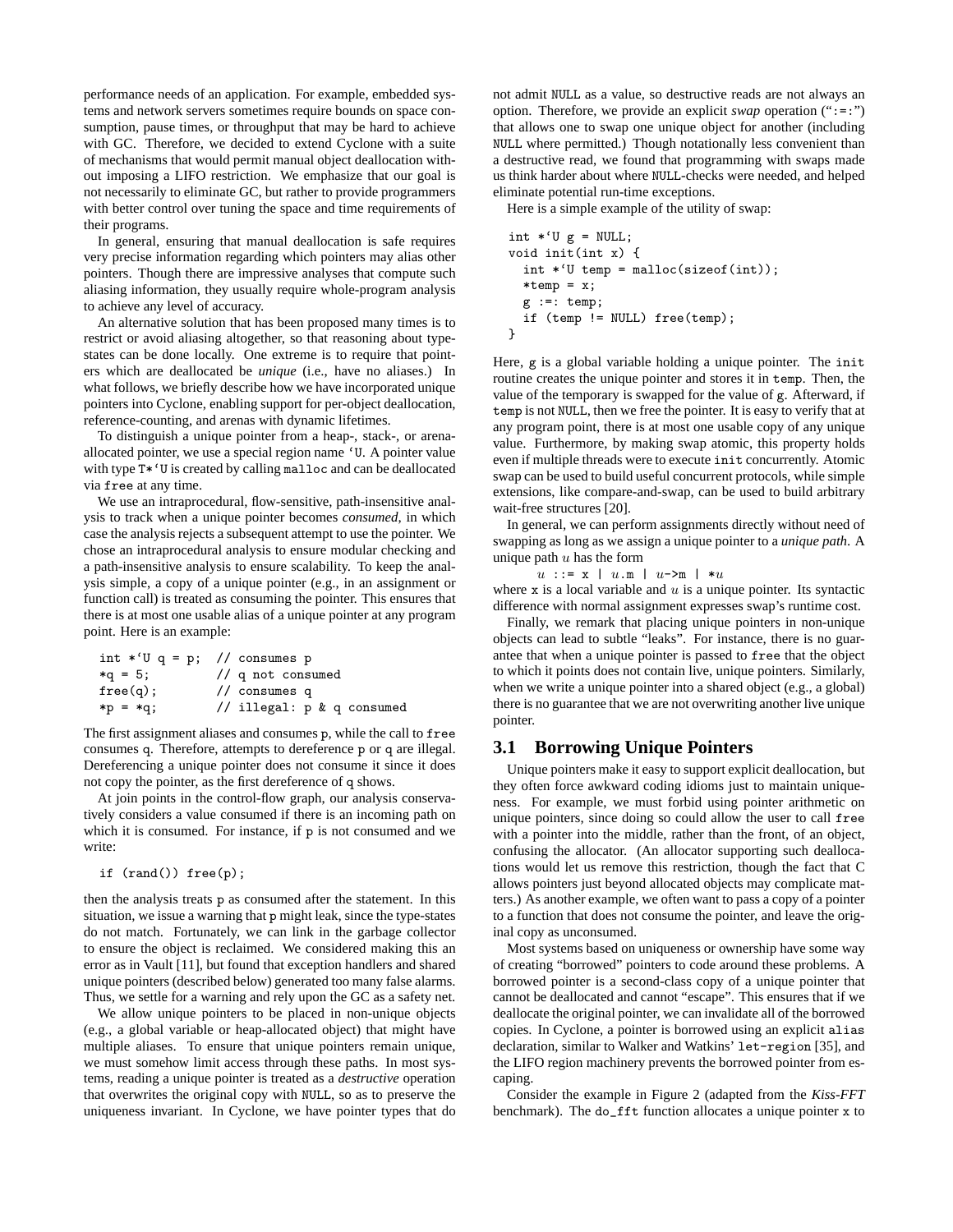```
fft_state *'U fft_alloc(int n, int inv);
void fft(fft_state *^r st,...);
void fft_free(fft_state *'U st);
void do_fft(int numffts, int inv) {
 fft\_state *'U x = fft\_alloc(nfft, inv);for (i=0;i<numffts;++i) {
    let alias<'s> fft_state *'s a = x;
    fft(a,...);}
 fft\_free(x);}
```
#### **Figure 2: Pointer borrowing example**

hold the state of the transform, performs the specified number of FFT's, and then frees the state. The declaration

#### let alias<'s> fft\_state  $*$ 's a = x; ...

introduces a fresh region name, 's, and an alias a for x that appears to be a pointer into region 's. Within the scope of the alias declaration (which is the entirety of the for loop), we may freely copy a and pass it to functions, just as if it were allocated on the stack, in the heap, or in an arena. However, throughout the scope of the alias, the original unique pointer x is considered to be consumed. This prevents the object to which it refers from being deallocated. At the end of the block, any copies of x will be treated as unusable, since the region 's will not be in scope. Thus, no usable aliases can survive the exit from the block, and we can safely restore the type-state of x to be an unconsumed, unique pointer, permitting it to be freed with fft\_free. In short, regions provide a convenient way to temporarily name unique pointers and track aliasing for a limited scope.

Using a fresh, lexically-scoped region name is crucial to the soundness of the alias construct. For example, suppose an incorrect program attempts to assign a borrowed pointer of type int\*'s to a global variable (thus permitting the pointer to escape.) Such a program cannot type-check because the global cannot have a compatible type since 's is not in scope.

Finally, it is important to note that we provide a limited form of alias-inference around function calls to simplify programming and cut down on annotations. In particular, whenever a regionpolymorphic function (such as fft) is called with a unique pointer as an argument, the compiler will attempt to wrap an alias declaration around the call, thereby allowing the arguments to be freely duplicated within the callee. As a result, we can rewrite do\_fft to be:

```
void do_fft(int numffts, int inv) {
  fft\_state *'U x = fft\_alloc(nfft, inv);for (i=0; i \leq numffts; ++i) {
    fft(x,...);}
  fft_free(x);
}
```
and the compiler will insert the appropriate alias declaration for x around the function call to fft.

## **3.2 Polymorphism**

In general, the interaction of unique pointers with subtyping and region polymorphism requires some care. The following function illustrates some of the difficulties:

| Aliasability         |                          | May have aliases |  |  | May create aliases |
|----------------------|--------------------------|------------------|--|--|--------------------|
| normal               |                          | $\times$         |  |  |                    |
| unique               | (U)                      |                  |  |  |                    |
| top                  |                          | ×                |  |  |                    |
| normal $\lt$ top (T) |                          |                  |  |  |                    |
|                      | unique (U) $\lt$ top (T) |                  |  |  |                    |

#### **Table 1: Kinds and Aliasabilities**

```
'a copy('a x,'a *'U y) {
 *y = x;return x;
}
```
The syntax 'a denotes a Cyclone *type variable* which stands for an arbitrary type. The copy function copies x into the pointer argument y and returns x as the result, effectively creating two copies of x. Consider if we call copy with a unique pointer:

```
int *^{\prime}U x = malloc(sizeof(int));
int *'U *'U y, *'U z;
z = \text{copy}(x, y);
free(*y);
*z = 1; // ERROR!
```
When calling copy, x is consumed, but two copies of it are made available to the caller. Thus the caller can free one of them and then erroneously use the other. To prevent this situation, we need to distinguish between polymorphic regions and values that can be copied (i.e., in the body of the copy function) and those that cannot.

We classify types with both an *aliasability* and a *kind*. Kinds describe the structure of types, e.g., B describes boxed (i.e., pointer) types, R describes regions, etc. Aliasabilities indicate how a type may be aliased, and are shown in Table 1. A *normal* aliasability indicates that a type's objects may have aliases and that aliases can be freely created. In contrast, a *unique* aliasability indicates that a type's objects are not aliased, nor can they ever be. For example, the region 'U has kind UR and the type int \*'U has kind UB. Normal aliasability is the default. As such, to prohibit calling copy with a unique pointer, its fully annotated prototype should be

'a:: B copy('a  $x$ , 'a  $*(U y)$ ;

This states that 'a has boxed kind B, and normal aliasability. The call to copy in the above example would be disallowed because x has type int \*'U, which has kind UB, and UB  $\leq$  B. Note that 'a has boxed kind by default and need not be annotated explicitly as we have done here.

For more code reuse, we define a third aliasability T (for "top"), whose types' objects could have aliases, but for which no new aliases may be created. For instance, a value of type 'a::TB cannot be freely duplicated *and* cannot be considered unique. These conditions permit using unique- or normal-kinded types where we expect top-kinded types, creating the subaliasing relationship shown in Table 1. This enables writing functions polymorphic over aliasability.

#### **3.3 Reference Counting**

Even with borrowing and polymorphism support, unique pointers can only be used to build tree-like data structures with no internal sharing or cycles. While GC or LIFO arenas may be reasonable options for such data structures, another alternative often employed in systems applications is reference-counting. For example, reference-counting is used in COM and the Linux kernel, and is a well-known idiom for C++ and Objective C programs.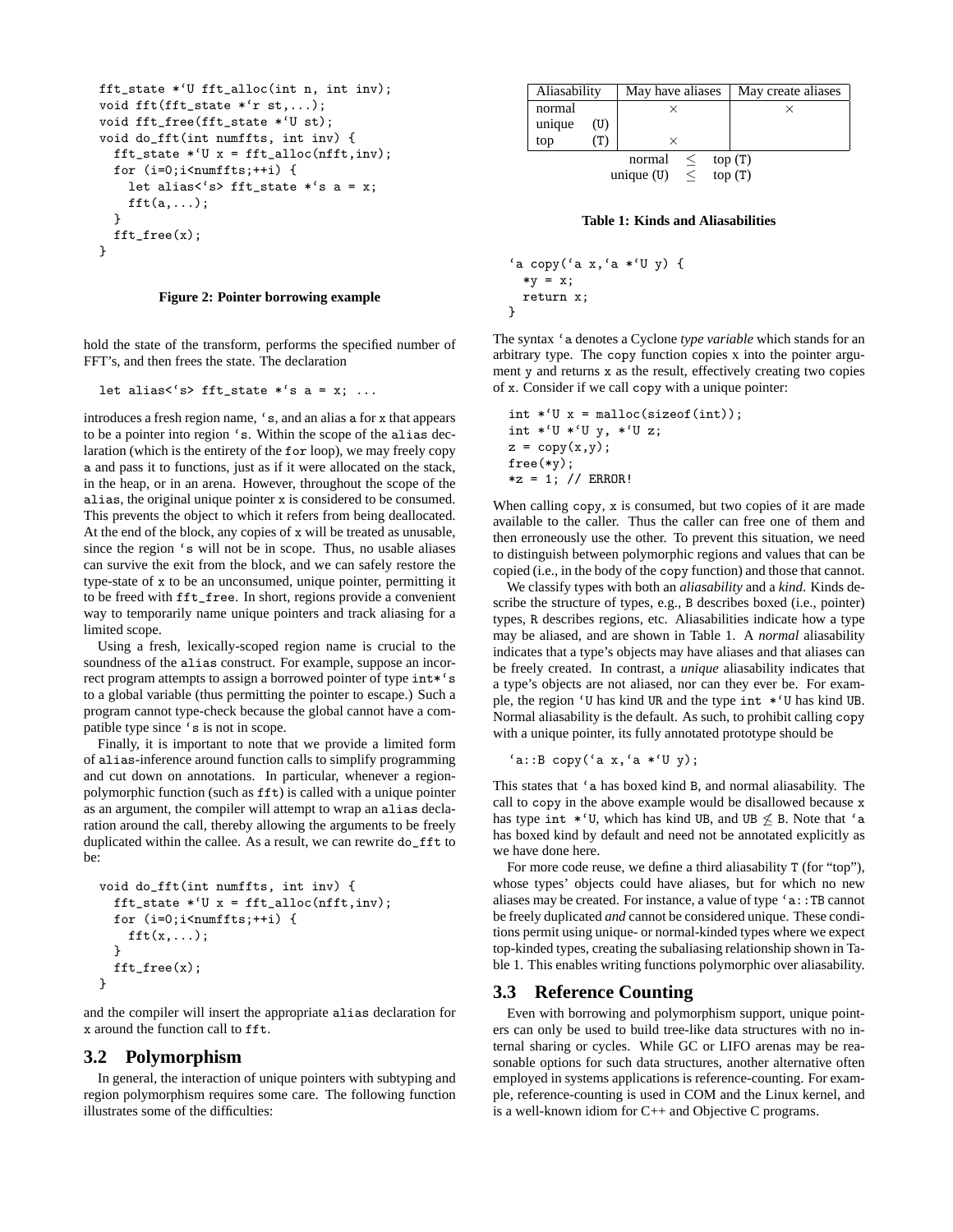| <b>Region Variety</b> |      | Allocation | Deallocation   | Aliasing        |              |
|-----------------------|------|------------|----------------|-----------------|--------------|
|                       |      | (objects)  | (what)         | (when)          | (objects)    |
| <b>Stack</b>          |      | static     | whole          | exit of lexical |              |
| LIFO Arena            |      |            | region         | scope           | unrestricted |
| Dynamic Arena         |      |            |                | manual          |              |
| Heap                  | (H)  | dynamic    |                | automatic (GC)  |              |
| Unique                | (U)  |            | single objects | manual          | restricted   |
| Reference-counted     | (RC) |            |                |                 |              |

**Table 2: Summary of Cyclone Regions**

We found we could elegantly support safe reference-counting by building on the discipline of unique pointers. This has two advantages. First, we introduce almost no new language features, rather only some simple run-time support. Second, the hard work that went into ensuring that unique pointers coexisted with conventional regions is automatically inherited for reference-counted objects.

We define a new *reference-counted region* 'RC, whose objects, when allocated, are prepended with a hidden reference-count field. As with unique pointers, the flow analysis prevents the user from making implicit aliases. Instead, 'RC pointers must be copied *explicitly* by using the alias\_refptr function, which increments the reference count and returns a new alias, without consuming the original pointer. In essence, both of the 'RC values serve as explicit capabilities for the same object. A reference-counted pointer is destroyed by the drop\_refptr function. This consumes the given pointer and decrements the object's reference count; if the count becomes zero, the memory is freed.

```
struct conn *'RC cmd_pasv(struct conn *'RC c) {
  struct ftran *'RC f;
  int sock = socket(...);f = \text{alloc\_new\_ftran}(\text{sock,alias\_refptr}(c));c->transfer = alias_refptr(f);
  listen(f->sock, 1);
  f->state = 1;
  drop_refptr(f);
  return c;
}
```
#### **Figure 3: Reference counting example**

Consider the example in Figure 3, adapted from the *BetaFTPD* benchmark. In BetaFTPD, conn structures and ftran structures mutually refer to one another. Therefore, we must explicitly alias c when allocating f to point to it. Likewise, we alias f explicitly to store a pointer to it in c. Once the sock connection is established, we no longer need the local copy of f, and so we drop it explicitly, leaving the only legal pointer to it via the one stored in c.

Thus, treating 'RC pointers as if they were unique forces programmers to manipulate reference counts explicitly. Instead of free, one uses drop\_refptr, which calls free if the reference count becomes zero. Otherwise, the compile-time restrictions on reference-counted pointers are like those for unique pointers. For example, if y holds a reference-counted pointer, the assignment x=y consumes y. So there is at most one usable alias *per call* to alias\_refptr.

While this is less convenient than automatic reference counting, it requires almost no additional compiler support. Furthermore, the constraints on unique pointers ensure that an object is never prematurely deallocated, and the flow analysis warns when a pointer is potentially "lost." Finally, we can use the alias construct to borrow a reference-counted pointer to achieve a form of explicit, deferred reference counting. Thus, the programmer has complete control over where reference counts are manipulated.

## **3.4 Dynamic Arenas**

Coming full circle, we found we can use unique pointers to provide a more flexible form of arenas that avoids the LIFO lifetime restriction. The basic idea is to use a unique pointer as a capability or "key" for the arena. The operation new\_ukey() creates a fresh arena 'r and returns a unique key for the arena having type uregion\_key\_t<'r>. Accessing the arena requires possession of the key, as does deallocating the arena, which is performed by calling free\_ukey(). Since the key is represented as a unique pointer and is consumed when the arena is destroyed, the arena can no longer be accessed.

Rather than requiring the key be presented on each allocation or pointer-dereference into the arena, we provide a lexically-scoped open construct that temporarily consumes the key and allows the arena to be freely accessed within the scope of the open. The key is then given back upon exit from the scope.

```
trie_t<'r> trie_lookup(region_t<'r> r,
                        trie_t<'r> t,
                        char *'H buff) {
  switch (t->children) ... //dereferences t
}
int ins_typedef(uregion_key_t<'r> k,
                trie_t<'r> t, char *'H s ; {}) {
  { region h = \text{open}(k); //may access 'r, not k
    trie_t < f' t_node = trie_lookup(h,t,s);
    ...
  } //k unconsumed, 'r inaccessible
  return 0;
}
```
#### **Figure 4: Dynamic Arena example**

Consider the example in Figure 4, adapted from the Cyclone compiler's lexer: The function insert\_typedef takes a unique key to some arena 'r, along with a pointer t to a trie\_t stored in 'r. The annotation "; {}" on the function's prototype is an empty "effect." The fact that it is empty effectively denotes that 'r is not accessible, so t cannot be dereferenced. (By default, when no effect is indicated, all regions mentioned in a prototype are assumed to be live; the heap region 'H is always live.) Within the function, the arena is opened via the syntax region  $h = \text{open}(k)$ , which adds 'r to the set of accessible regions. Thus, t can be dereferenced, and the call to trie\_lookup is safe. The handle h permits the user to perform additional allocation into the arena if desired.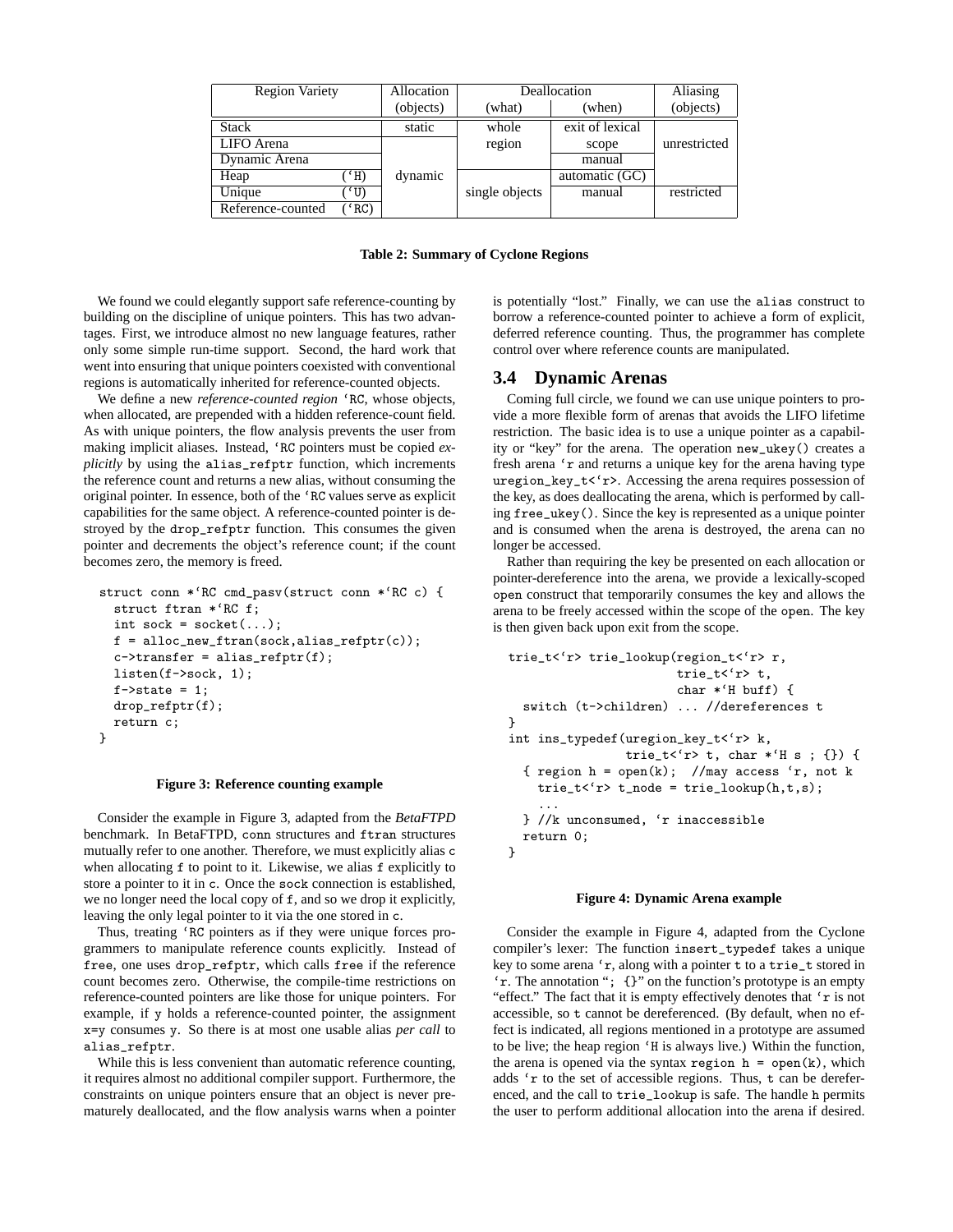| Program         | Description                    | Non-comment Lines of Code |                 |                 | Manual      |
|-----------------|--------------------------------|---------------------------|-----------------|-----------------|-------------|
|                 |                                | C                         | Cyc             | $Cyc$ (+manual) | mechs       |
| Boa             | web server                     | 5217                      | $\pm 284(5\%)$  | $\pm$ 91 (1%)   | U(D)        |
| <b>BetaFTPD</b> | ftp server                     | 1146                      | $\pm$ 191 (16%) | $\pm 225(21\%)$ | UR          |
| Epic            | image compression utility      | 2123                      | $\pm 217(10\%)$ | $\pm$ 114 (5%)  | UL          |
| Kiss-FFT        | fast Fourier transform routine | 453                       | $\pm 73(16\%)$  | $\pm 20(4\%)$   | U           |
| MediaNet        | streaming data overlay network |                           | 8715            | $\pm$ 320 (4%)  | <b>URLD</b> |
| CycWeb          | web server                     |                           |                 | 667             | U           |
| CycScheme       | scheme interpreter             |                           |                 | 2523            | <b>ULD</b>  |

 $U =$  unique pointers  $R =$  ref-counted pointers

 $L = LIFO$  regions  $D =$  dynamic arenas

#### **Table 3: Benchmark Programs**

To prevent the arena from being freed while it is in use, the key k is temporarily consumed until the scope concludes, at which time it can be safely destroyed.

Clearly, open and alias are related. Both provide a way to temporarily "pin" something and give it a name for a particular scope. In the case of alias, a single object is being pinned, whereas in the case of open, an arena is being pinned. Pinning prevents the object(s) from being deallocated throughout the scope, and the region name is used to prevent pointers to the object(s) from escaping the scope. Thus, while lexically-scoped, LIFO arenas can be limiting, lexically-scoped region names have proven invaluable for making unique pointers and dynamic arenas work well in practice.

As a simple generalization, we support reference-counted arenas, where 'RC pointers are used as keys instead of unique pointers. It is the *key* that is reference-counted, so accessing objects in the arena just requires using the open construct with the referencecounted key, as above. When the last reference to a key is dropped, the key and the associated region are deallocated.

Thus, the addition of unique pointers to our region framework gives us a number of memory-management options, which are summarized in Table 2 . It illustrates the flexibility that programmers have, particularly in choosing how to deallocate objects. As the alias restrictions indicate, a particular choice essentially trades ease of use for better control over object lifetime. In the following section, we describe our experience trying to use these facilities in various applications.

## **4. APPLICATIONS**

Table 3 describes the benchmark programs with which we experimented. For programs we ported from C (Boa, BetaFTPD, Epic, and Kiss-FFT) it shows the non-comment lines of code of the original program, and then the changes due to porting to Cyclone to use the GC, and then the additional changes needed to use manual mechanisms. The other programs (MediaNet, CycWeb, and CycScheme) were written directly in Cyclone. The final column indicates which manual mechanisms we used. For all programs other than MediaNet, we eliminated the need for GC entirely. We describe the program and the coding process below. Performance experiments for these programs are presented in the next Section.

#### **4.1 Porting Experience**

The process of porting from C to Cyclone is made easiest by placing all dynamically-allocated data in the heap region and letting BDW take care of recycling the data. Most of the changes involve differences between C and Cyclone that are not memorymanagement related, such as introducing *fat* pointer annotations. (Fat pointers carry run-time array-bounds information with them used to support dynamic bounds checks when pointer arithmetic cannot be statically verified.) To take advantage of the new manual facilities, we roughly performed two actions. First, we distinguished between those data whose lifetimes are scoped from those whose are not. Second, for those data structures with a non-scoped lifetime, we identified their aliasing behavior to determine which mechanism to use.

*Objects with Scoped Lifetime.* When data structures have scoped lifetimes, we can either allocate them in a LIFO arena, or we can allocate them in the unique region, and use the alias construct to allow temporary aliasing until they can be freed. For example, in both Epic and Kiss-FFT, we merely had to change a declaration from something like

$$
T* q_{pyr} = \text{malloc}(\dots);
$$

to instead be

 $T^*$ 'U q\_pyr = malloc $(\ldots)$ ;

All alias statements were inferred automatically when calling subroutines that wished to alias the array (see Figure 2). For Epic, we also used a LIFO arena to store a Huffman compression tree that was used during the first phase of the compression. This required changing the prototypes of the creator functions to pass in the appropriate arena handle, in addition to adding various region annotations (see Figure 1).

*Objects with Dynamic Lifetime.* If we wish to manage a data structure manually using unique pointers, it cannot require aliases. For example, Boa stores the state of each request in a request structure, illustrated in Figure 5. Because these form a doublylinked list, we cannot use unique pointers. Even if we were to remove the next and prev fields and store request objects in a separate (non-unique) list, we could not uniquely allocate requests because they contain internal aliases. For example, the header field identifies the HTTP header in an internal buffer.

In the case of Boa, request objects are managed by a custom allocator. Throughout its lifetime, a request is moved between a blocked queue and a ready queue, and when complete, the request is moved onto a free list to be reused. Therefore, we can continue to use this allocator and simply heap-allocate the requests since they will never be freed by the system allocator. Some internal elements of the request, such as the pathname (shown with open-headed arrows in the figure) were not aliased internally, so they could be uniquely allocated and freed when the request was complete. We also experimented with a version that used dynamic arenas for requests instead of the custom allocator, but found that this adversely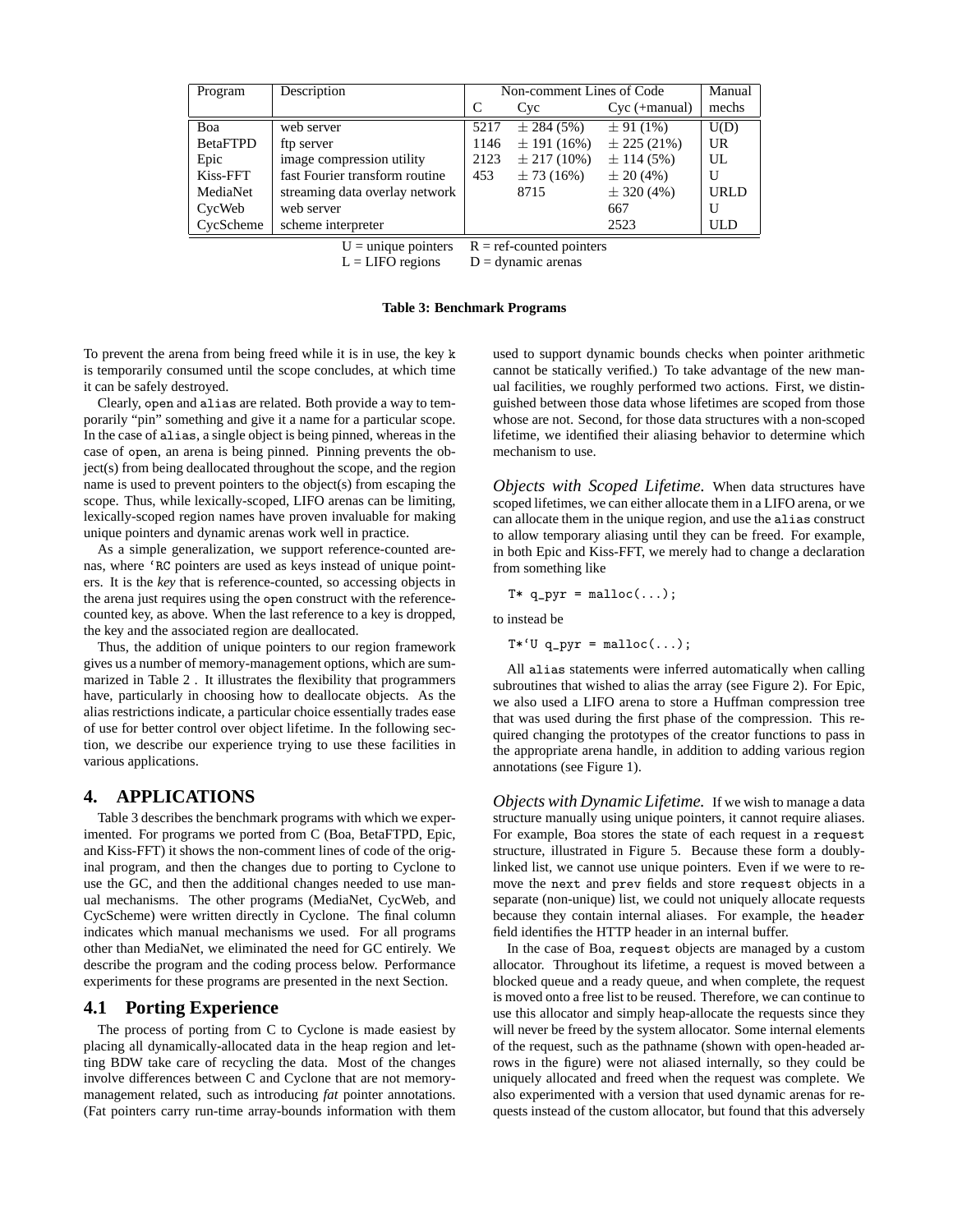

**Figure 5: Request data structure in Boa**

affected throughput (we are still investigating why). We remark that this alternative required changes only to the topmost request management routines; the internal request processing routines could remain the same.

BetaFTPD also used doubly-linked lists, one for open sessions and one for transfers in progress. Furthermore, there are crosslinks between session and transfer objects. Thus, reference-counted pointers seemed like the best safe option that avoided garbage collection. As can be seen from Table 3, this required 21% of the code to be changed, significantly more than the other ports. The reason is that all reference-counts are managed manually, so we had to insert many calls to alias\_refptr and drop\_refptr along with the addition of annotations (see Figure 3). While largely straightforward, we were forced to spend some time tracking down memory leaks that arose from failing to decrement a count. The warnings issued by the compiler were of little help, since there were too many false positives. However, we remark that the original program had a space leak along a failure path that we were able to find and eliminate. Thus, our experience with reference counting was mixed.

Because the changes to legacy code do not change the underlying data structures or logic of the application, we have not found the introduction of application-level bugs a major problem. Straightforward testing, using the original C program as the ground truth, appears suitable in practice, though the inherent "danger" of changing existing code cannot be completely eliminated.

### **4.2 Cyclone Applications**

In addition to porting C programs, we have written three Cyclone programs from scratch that use our manual mechanisms. Here we describe which mechanisms we used and why.

#### *4.2.1 CycWeb*

CycWeb is a simple, space-conscious web server that supports concurrent connections using non-blocking I/O and an event library in the style of libasync [25] and libevent [27]. The event library lets users register *callbacks* for I/O events. A callback consists of a function pointer and an explicit environment that is passed to the function when it is called. The event library uses polymorphism to allow callbacks and their environments to be allocated in arbitrary regions. For the library, this generality is not overly burdensome: of 260 lines of code, we employ our swap operator only 10 times across 10 functions, and never use the alias primitive explicitly. The web server itself (667 lines) has 16 swaps and 5 explicit aliass.

For the rest of the application, we also chose to use unique pointers. When a client requests a file, the server allocates a small buffer for reading the file and sending it to the client in chunks (default size is 1 KB). Callbacks are manually freed by the event loop when the callback is invoked (they must be re-registered if an entire transaction is not completed); each callback is responsible for freeing its own environment, if necessary. As we see in the next section, this design allows the server to be reasonably fast while consuming very little space.

#### *4.2.2 MediaNet*

MediaNet [22] is an overlay network with servers that forward packets according to a reconfigurable DAG of *operations*, where each operation works on the data as it passes through. For better performance, we eschew copying packets between operations unless correctness requires it. However, the dynamic nature of configurations means that both packet lifetimes and whether packets are shared cannot be known statically.

We use a data structure called a *streambuff* for each packet, similar to a Linux skbuff:

```
struct StreamBuff { \langle i::I>
  ... // three omitted header fields
  tag_t<i> numbufs;
  struct DataBuff<'RC> bufs[numbufs];
};
```
The packet data is stored in the array bufs. Note that bufs is not a pointer to an array, but is flattened directly within StreamBuff. Thus StreamBuff elements will vary in size, depending on the number of buffers in the array. The numbufs field holds the length of bufs. The notation  $\langle i: I \rangle$  introduces an *existential* type variable of integer kind (I), and is used by our type system to enforce the correspondence between the numbufs field and the length of the bufs array in a fashion similar to Xi and Pfenning's Dependent ML [37]. *Databuffs* store packet data:

```
struct DataBuff {
 unsigned int ofs;
  byte ?'RC buf;
};
```
The buf field points to an array of the actual data. The ? notation designates a fat pointer to a dynamically-sized buffer. The ofs field indicates an offset, in bytes, into the buf array. This offset is necessary since pointer arithmetic is disallowed for unique and reference-counted pointers.

Each StreamBuff object is allocated in the unique region. When a packet must be shared, a new streambuff is created, whose array points to the same databuffs as the original (after increasing their reference counts). This approach allows for quickly appending and prepending data to a packet, and requires copying packet buffers only when they are both shared and mutated.

An example using streambuffs is shown in Figure 6. Here, three individual streambuffs  $A$ ,  $B$ , and  $C$  share some underlying data; unique pointers have open arrowheads, while reference-counted ones are filled in. This situation could have arisen by (1) receiving a packet and storing its contents in  $A$ ; (2) creating a new buffer B that prepends a sequence number 1234 to the data of A; and (3) stripping off the sequence number for later processing (assuming the sequence number's length is 4 bytes). Thus,  $C$  and  $A$  are equivalent. When we free a streambuff, we decrement the reference counts on its databuffs, so they will be freed as soon as possible.

MediaNet's DAG of operations is stored in a dynamic arena. We found it convenient to allocate some objects in the heap, such as the objects representing connections. This means that we must use the GC to manage these objects. An earlier version of MediaNet stored all packet data in the heap as well, using essentially the same structures. One important difference was that databuffs contained an explicit refcnt field managed by the application to implement copy-on-write semantics. Unfortunately, this approach yielded a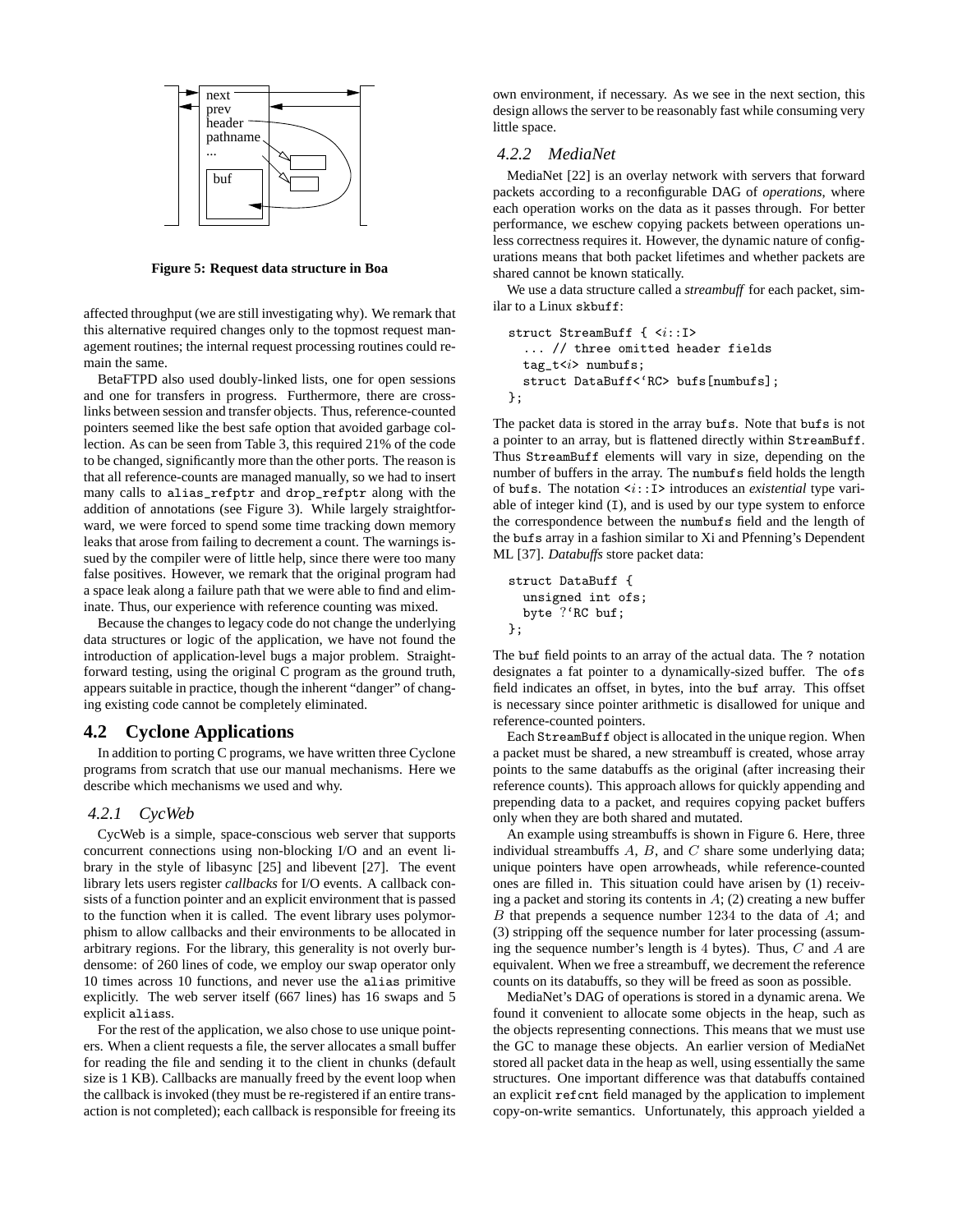

**Figure 6: Pointer graph for three streambuffs**

number of hard-to-find bugs due to reference count mismanagement. Our language support for reference-counting eliminated the possibility of these bugs, and further let us free the data immediately after its last use. As shown in Table 3, moving to explicit unique pointers and dynamic regions was not difficult; only 4% of the code had to be changed. The majority of these changes were in a couple of utility files. Out of nearly 9000 non-comment lines, we used swap 74 times and alias 67 times, of which 67% were automatically inferred.

#### *4.2.3 CycScheme*

Using a combination of our dynamic arenas and unique pointers, Fluet and Wang [13] have implemented a Scheme interpreter and runtime system in Cyclone. The runtime system includes a copying garbage collector in the style of Wang and Appel [36], written entirely in type-safe Cyclone. All data from the interpreted program are allocated in an arena, and when the collector is invoked, the live data are copied from one arena to another, and the old arena is then deallocated. Since both arenas must be live during collection but their lifetimes are not nested, LIFO arenas would not be sufficient.

Further details on CycScheme's performance and implementation can be found in Fluet and Wang's paper. We simply observe that our system of memory management was flexible enough for this interesting application. In particular, this shows that at least in principle, it is possible for Cyclone programs to code up their own copying garbage collectors tailored for a particular application. However, we remark that the approach is limited to straightforward copying collection and does not accommodate other techniques, including generations or mark/sweep.

#### **5. PERFORMANCE EXPERIMENTS**

To understand the benefit of our proposed mechanisms, we compared the performance of the GC-only versions of our sample applications to the ones using manual mechanisms. Our measurements exhibit two trends. First, we found that elapsed time is similar for the GC and manual versions of the programs. Indeed all of our benchmark programs, other than MediaNet, have execution time performance virtually the same for the GC and non-GC cases. In the case of MediaNet, judicious use of manual mechanisms significantly reduced the reliance on GC (but did not eliminate it entirely), improving performance. Second, we found that we could significantly reduce memory utilization by using manual mechanisms.

In this section we carefully discuss the performance of the Boa, CycWeb, and MediaNet servers. We found these to be the most interesting programs from a resource management point of view; measurements for the remaining programs can be found in the Appendix. We ran our performance experiments on a cluster of dualprocessor 1.6 GHz AMD Athlon MP 2000 workstations each with 1 GB of RAM and running Linux kernel version 2.4.20-20.9smp. The cluster is connected via a Myrinet switch.

We used Cyclone version 0.8 which, along with the benchmarks, is publicly available [10]. By default, Cyclone programs use the Boehm-Demers-Weiser (BDW) conservative collector [6], version



**Figure 7: Throughput for CycWeb and Boa**

 $6.2\alpha$ 4, for garbage collection and manual deallocation. BDW uses a mark-sweep algorithm, and is incremental and generational. We used the default initial heap size and heap-growth parameters for these experiments. When programs do not need GC, they are compiled with the Lea general-purpose allocator [24], version 2.7.2. Cyclone compiles to C and then uses gcc version 3.2.2, with optimization level -O2, to create executables.

#### **5.1 Boa and CycWeb**

We measured web server throughput using the SIEGE web benchmarking tool<sup>2</sup> to blast Boa with repeated requests from 6 concurrent users for a single file of varying size for 10 seconds. (We chose 6 users because we observed it maximized server performance.) The throughput results are shown in Figure 7—note the non-zero y-axis. This shows three versions of Boa—C, Cyclone using GC, Cyclone without GC (labeled "unique")—and the single version of CycWeb. We plot the median of 15 trials, and the error bars show the quartiles. For Boa, the performance difference between the C and Cyclone versions is between 2 and 3%, and the differences between the various Cyclone versions are negligible (often within the range of error or close to it). Thus, for the performance metric of throughput, removing the GC has little payoff. CycWeb is optimized for memory footprint instead of speed, but comes within 10–15% of Boa in C.

Avoiding GC has greater benefit when considering memory footprint. Figure 8 depicts three traces of Boa's memory usage while it serves 4 KB pages to 6 concurrent users. The first trace uses GC, while the second two make use of unique pointers. The second (unique+GC) uses BDW as its allocator (thus preventing inadvertent memory leaks), while the third uses the Lea allocator. $3$  The xaxis is elapsed time, while the y-axis plots memory consumed. The graph shows memory used by the heap region and by the unique region, as well as the total space reserved by the allocator (i.e., acquired from the operating system).

The working set size of all versions is similar, and is dominated by the heap region since the majority of memory is consumed by the heap-allocated request structures. The GC version's footprint fluctuates as request elements are allocated and collected (each GC,

 $^{2}$ http://joedog.org/siege/

<sup>&</sup>lt;sup>3</sup>The throughput of both versions is essentially the same, so only one line is shown in Figure 7.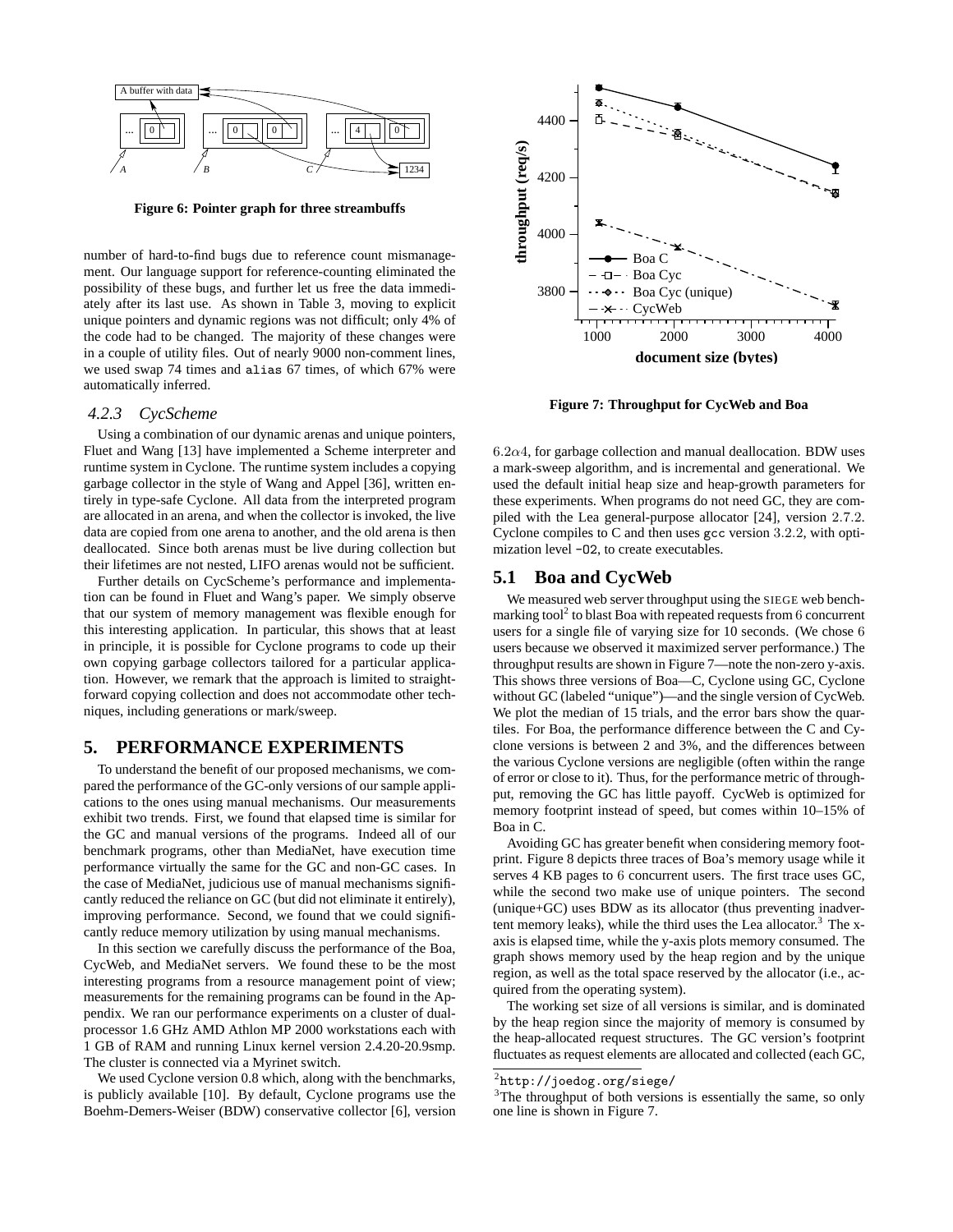

**Figure 8: Memory footprint of Cyc Boa versions**

of which there are a total of 33 in this case, is depicted as a vertical line). To ensure reasonable performance, the collector reserves a fair amount of headroom from the OS: 635 KB in this case. By contrast, the unique versions have far less reserved space, with the Lea allocator having little more than that required by the application. We have done memory traces with other heap sizes and levels of concurrent access and found the trends to be similar. Very little data is allocated in the unique region (it is not really visible in the graph)—only about 50 bytes per request. In the GC case, this same data is allocated in the heap, and accumulates until eventually collected.

Turning to CycWeb, which uses only the Lea allocator and no garbage collector, we see that we have succeeded in minimizing memory footprint: the working set size is less than 6.5 KB. This is proportional to the number of concurrent requests—we process at most 6 requests at a time, and allocate a 1 KB buffer to each request.

## **5.2 MediaNet**

All of the versions of Boa perform very little allocation per transaction, thanks to the use of a custom allocator. The benefit of the allocator depends in part on the fact that request objects are uniformly-sized: allocations merely need to remove the first element from the free list. The same approach would work less well in an application like MediaNet, whose packets vary widely in size (from a tens of bytes to tens of kilobytes). Avoiding excessive internal fragmentation would require managing multiple pools, at which point a general-purpose allocator seems more sensible, which is what we used. However, we found that this choice can lead to significant overhead when using GC.

In a simple experiment, we used the TTCP microbenchmark [26] to measure MediaNet's packet-forwarding throughput and memory use for varying packet sizes. We measured two configurations. *GC+free* is MediaNet built using unique and reference-counted pointers for its packet objects (as described above), while *GC only* stores all packet objects in the garbage-collected heap.

Figure 9 plots the throughput, in megabits per second, as a function of packet size (note the logarithmic scale). Each point is the median of 21 trials in which 5000 packets are transferred; the error bars plot the quartiles. The two configurations perform roughly the same for the smallest packet sizes, but *GC only* quickly falls behind as packets reach 256 bytes. Both curves level off at 4 KB packets, with the *GC+free* case achieving 23% better throughput. The odd leveling of the slope in the *GC only* curve at 2 KB packets results in a 70% difference.This experiment illustrates the benefit of being able to free a packet immediately. While more sophisti-



**Figure 9: MediaNet throughput**

cated garbage collectors could well close the gap, the use of manual mechanisms can only be of help. Moreover, even advanced GCs will do less well when packet lifetimes vary due to user processing in the server; our use of reference-counting allows packets to be shared and freed immediately when no longer of interest.

Figure 10 illustrates the memory usage of MediaNet when forwarding 50,000 4 KB packets. This graph has the same format as the graph in Figure 8; it shows the heap, unique, and referencecounted regions, and the dynamic region in which the configuration is stored (labeled "other"). The *GC only* configuration stores all data in the heap region, which exhibits a sawtooth pattern with each peak roughly coinciding with a garbage collection (there were 553 total on this run). The *GC+free* configuration uses and reserves far less memory: 131 KB as opposed to 840 KB for reserved memory, and 15.5 KB as opposed to 438 KB of peak used memory. There is about 10 KB of initial heap-allocated data that remains throughout the run, and the reference-counted and unique data never consumes more than a single packet's worth of space, since each packet is freed before the next packet is read in. This can be seen in the close-up at the right of the figure. The topmost band is the heap region (the reserved space is not shown), while the feathery band below it is the reference-counted region. Below that is the dynamic region and finally the unique region.

These performance trends are consistent with other studies comparing GC and manual memory management [38, 21]. What we have shown is that some simple and safe manual mechanisms can *complement* GC in attacking problems of memory management. They give programmers more control over the performance of their pro-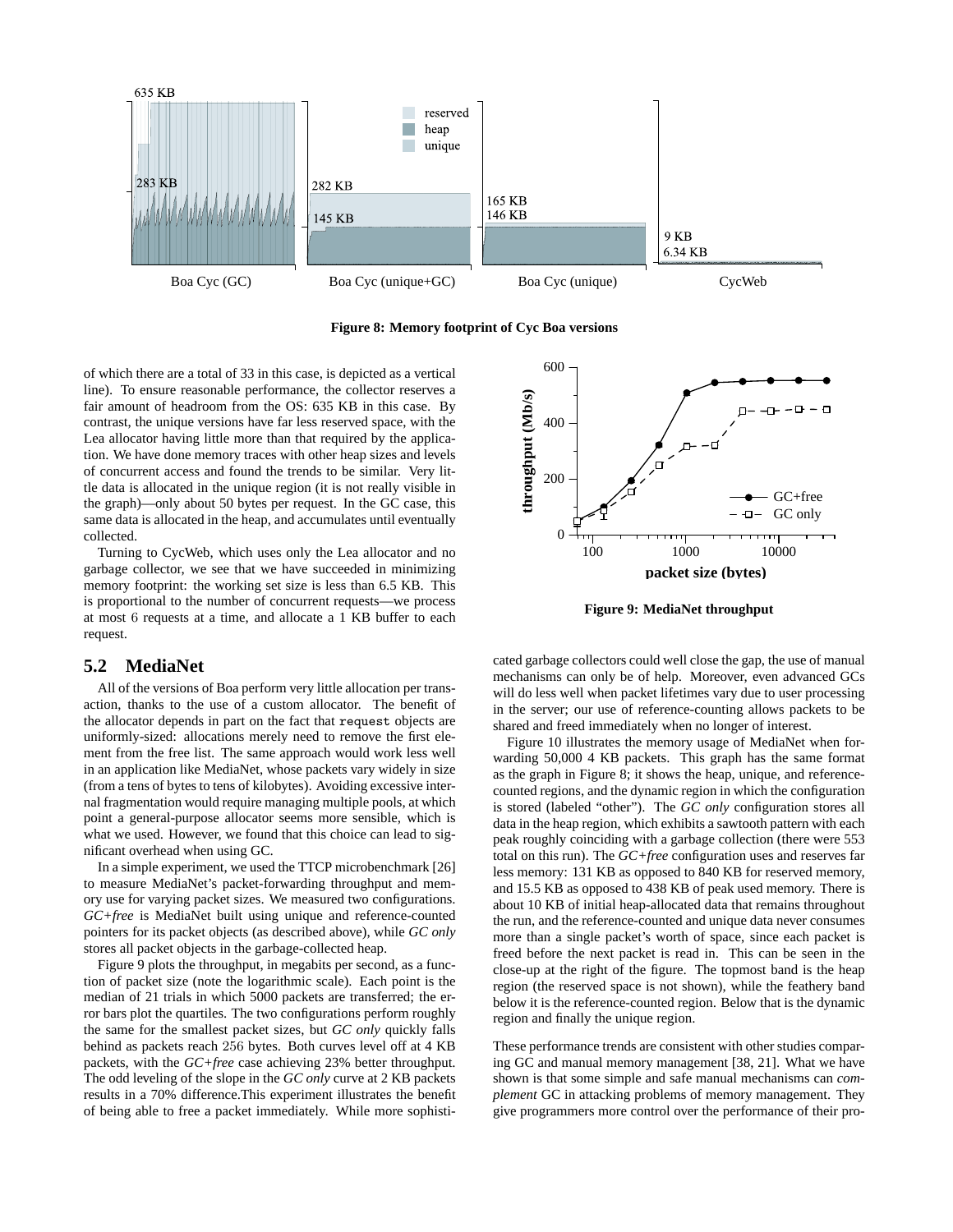

**Figure 10: MediaNet memory utilization**

grams, without undue programming burden, and without need to compromise safety.

# **6. RELATED WORK**

The ML Kit [30] implements Standard ML with (LIFO) arenas. Type inference is used to automatically allocate data into arenas. Various extensions have relaxed some LIFO restrictions [2, 16], but unique pointers have not been considered.

The RC language and compiler [14] provide language support for reference-counted regions in C. However, RC does not prevent dangling pointers to data outside of regions and does not provide the type-safety guarantees of Cyclone.

Use-counted regions [29] are similar to our dynamic arenas, except there are no alias restrictions on the keys and there is an explicit "freeregion" primitive. Freeing an accessible (opened) region or opening a freed region causes a run-time exception. The remaining problem is managing the memory for the keys. One solution, also investigated in an earlier Cyclone design, is to allocate one region's key in another region, but the latter region typically lives so long that the keys are a space leak (although they are small). A second solution allows a key to be allocated in the region it represents by dynamically tracking all aliases to the key and destroying them when the region is deallocated. This approach requires more run-time support and cannot allow keys to be abstracted (via polymorphism, casts to void\*, etc.).

Work on linear types [32], alias types [28, 34], linear regions [35, 19], and uniqueness types [1] provide important foundations for safe manual memory management on which we have built. Much of this foundational work has been done in the context of core functional languages and does not address the range of issues we have.

Perhaps the most relevant work is from the Vault project [11, 12] which also uses regions and linearity. Unique pointers allow Vault to track sophisticated type states, including whether memory has been deallocated. To relax the uniqueness invariant, they use novel *adoption* and *focus* operators. Adoption lets programs violate uniqueness by choosing a unique object to own a no-longerunique object. Deallocating the unique object deallocates both objects. Compared to Cyclone's support for unique pointers in nonunique context, adoption prevents more space leaks, but requires hidden data fields so the run-time system can deallocate data structures implicitly. Focus (which is similar to Foster and Aiken's restrict [3]) allows adopted objects to be temporarily unique. Compared to *swap*, focus does not incur run-time overhead, but the type system to prevent access through an unknown alias requires more user annotations (or a global alias analysis.)

Unique pointers and related restrictions on aliasing have received

considerable attention as extensions to object-oriented languages. Clarke and Wrigstad [9] provide an excellent review of related work and propose a notion of "external uniqueness" that integrates unique pointers and ownership types. Prior to this work, none of the analogues to Cyclone's alias allowed aliased pointers to be stored anywhere except in method parameters and local variables, severely restricting code reuse. Clarke and Wrigstad use a "fresh owner" to restrict the escape of aliased pointers, much as Cyclone uses a fresh region name with alias. Ownership types differ from our region system most notably by restricting which objects can refer to other objects instead of using a static notion of accessible regions at a program point.

Little work on uniqueness in object-oriented languages has targeted manual memory management. A recent exception is Boyapati et al.'s work [7], which uses regions to avoid some run-time errors in Real-Time Java programs [5]. As is common, this work uses "destructive reads" (an atomic swap with NULL) and relies on an optimizer to eliminate unnecessary writes of NULL on unique paths. Cyclone resorts to swaps only for unique data in nonunique containers, catching more errors at compile time. Few other projects have used swap instead of destructive reads [4, 17]. Alias burying [8] eschews destructive reads and proposes using static analysis to prevent using aliases after a unique pointer is consumed, but the details of integrating an analysis into a language definition are not considered.

# **7. CONCLUSIONS**

Cyclone now supports a rich set of safe memory-management idioms beyond garbage collection:

- *Stack/LIFO Arenas:* works well for lexically-scoped lifetimes.
- *Dynamic arenas:* works well for aggregated, dynamically allocated data.
- *Uniqueness:* works well for individual objects as long as multiple references aren't needed within data structures.
- *Reference counting:* works well for individual objects that must be shared, but requires explicit reference count management.
- *Garbage collection:* provides simple, general-purpose memory management.

Programmers can use the best idioms for their application. In our experience, all idioms have proven useful for improving some aspect of performance.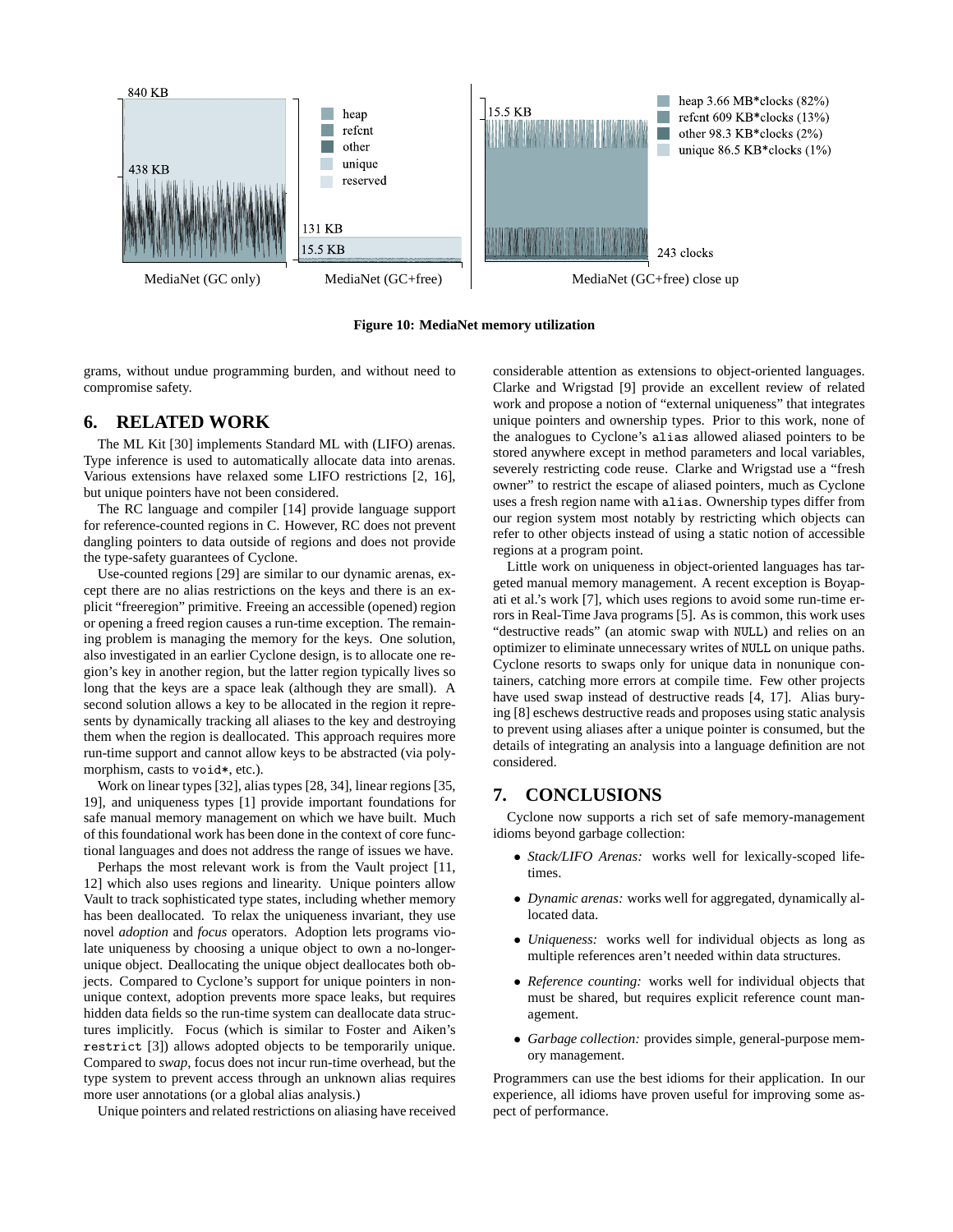This array of idioms is covered by the careful combination of only two linguistic features: regions with lexically-scoped lifetimes and unique pointers. Unique pointers give us the power to reason in a flow-sensitive fashion about the state of objects or arenas and to ensure that safety protocols, such as reference counting, are enforced. Regions work well for stack allocation and give us a way to overcome the burdens of uniqueness for a limited scope.

Nonetheless, there are many open issues that require further research. For instance, a strict, linear interpretation of unique pointers instead of our relaxed affine approach would have helped to avoid the leaks that we encountered and perhaps avoid the need for GC all together. However, we found that the strict interpretation generated too many false type-errors in the presence of exceptions and global data.

Another area where further work is needed is in tools to assist the porting process. We generally found that developing new code in Cyclone was easier because we could start with the invariants for a particular memory management strategy in mind. In contrast, porting legacy code required manually extracting these invariants from the code. Our hope is that we can adapt tools from the alias and shape analysis community to assist programmers in porting applications.

## **8. REFERENCES**

- [1] Peter Achten and Rinus Plasmeijer. The ins and outs of Clean I/O. *Journal of Functional Programming*, 5(1):81–110, 1995.
- [2] Alex Aiken, Manuel Fähndrich, and Raph Levien. Better static memory management: Improving region-based analysis of higher-order languages. In *Proc. ACM Conference on Programming Language Design and Implementation (PLDI)*, pages 174–185, 1995.
- [3] Alex Aiken, Jeffrey S. Foster, John Kodumal, and Tachio Terauchi. Checking and inferring local non-aliasing. In *Proc. ACM Conference on Programming Language Design and Implementation (PLDI)*, pages 129–140, June 2003.
- [4] Henry Baker. Lively linear LISP—look ma, no garbage. *ACM SIGPLAN Notices*, 27(8):89–98, 1992.
- [5] Gregory Bellella, editor. *The Real-Time Specification for Java*. Addison-Wesley, 2000.
- [6] Hans-Juergen Boehm and Mark Weiser. Garbage collection in an uncooperative environment. *Software – Practice and Experience*, 18(9):807–820, 1988.
- [7] Chandrasekhar Boyapati, Alexandru Sălcianu, William Beebee, and Martin Rinard. Ownership types for safe region-based memory management in real-time Java. In *Proc. ACM Conference on Programming Language Design and Implementation (PLDI)*, pages 324–337, June 2003.
- [8] John Boyland. Alias burying: Unique variables without destructive reads. *Software – Practice and Experience*, 31(6):533–553, 2001.
- [9] Dave Clarke and Tobias Wrigstad. External uniqueness is unique enough. In *European Conference on Object-Oriented Programming (ECOOP)*, pages 176–200, July 2003.
- [10] *Cyclone, version 0.8*. Available at http://www.eecs.harvard.edu/~greg/cyclone/.
- [11] Robert DeLine and Manuel Fähndrich. Enforcing high-level protocols in low-level software. In *Proc. ACM Conference on Programming Language Design and Implementation (PLDI)*, pages 59–69, June 2001.
- [12] Manuel Fähndrich and Robert DeLine. Adoption and focus: Practical linear types for imperative programming. In *Proc. ACM Conference on Programming Language Design and Implementation (PLDI)*, pages 13–24, June 2002.
- [13] Matthew Fluet and Daniel Wang. Implementation and performance evaluation of a safe runtime system in Cyclone. In *Informal Proceedings of the SPACE 2004 Workshop*, January 2004.
- [14] David Gay and Alex Aiken. Language support for regions. In *Proc. ACM Conference on Programming Language Design and Implementation (PLDI)*, pages 70–80, June 2001.
- [15] Dan Grossman, Greg Morrisett, Trevor Jim, Michael Hicks, Yanling

Wang, and James Cheney. Region-based memory management in Cyclone. In *Proc. ACM Conference on Programming Language Design and Implementation (PLDI)*, pages 282–293, June 2002.

- [16] Niels Hallenberg, Martin Elsman, and Mads Tofte. Combining region inference and garbage collection. In *Proc. ACM Conference on Programming Language Design and Implementation (PLDI)*, pages 141–152, June 2002.
- [17] Douglas Harms and Bruce Weide. Copying and swapping: Influences on the design of reusable software components. *IEEE Transactions on Software Engineering*, 17(5):424–435, May 1991.
- [18] Chris Hawblitzel. *Adding Operating System Structure to Language-Based Protection*. PhD thesis, June 2000.
- [19] Fritz Henglein, Henning Makholm, and Henning Niss. A direct approach to control-flow sensitive region-based memory management. In *Proc. Principles and Practice of Declarative Programming (PPDP)*, pages 175–186, September 2001.
- [20] Maurice Herlihy. Wait-free synchronization. *ACM Transactions on Programming Languages and Systems*, 13(1):124–149, January 1991.
- [21] Matthew Hertz and Emery Berger. Automatic vs. explicit memory management: Settling the performance debate. Technical Report CS TR-04-17, University of Massachussetts Department of Computer Science, 2004.
- [22] Michael Hicks, Adithya Nagajaran, and Robbert van Renesse. MediaNet: User-defined adaptive scheduling for streaming data. In *Proc. IEEE Conference on Open Architectures and Network Programming (OPENARCH)*, pages 87–96, April 2003.
- [23] Trevor Jim, Greg Morrisett, Dan Grossman, Michael Hicks, James Cheney, and Yanling Wang. Cyclone: A safe dialect of C. In *Proc. USENIX Annual Technical Conference*, pages 275–288, June 2002.
- [24] Doug Lea. A memory allocator. http://gee.cs.oswego.edu/dl/html/malloc.html.
- [25] David Mazières. A toolkit for user-level file systems. In Proc. *USENIX Annual Technical Conference*, pages 261–274, June 2001.
- [26] Mike Muuss. The story of TTCP. http://ftp.arl.mil/~mike/ttcp.html.
- [27] Niels Provos. libevent an event notification library. http://www.monkey.org/~provos/libevent/.
- [28] Fred Smith, David Walker, and Greg Morrisett. Alias types. In *Proc. European Symposium on Programming (ESOP)*, pages 366–381, March 2000.
- [29] Tachio Terauchi and Alex Aiken. Memory management with use-counted regions. Technical Report UCB//CSD-04-1314, University of California, Berkeley, March 2004.
- [30] Mads Tofte, Lars Birkedal, Martin Elsman, Niels Hallenberg, Tommy Højfeld Olesen, and Peter Sestoft. Programming with regions in the ML Kit (for version 4). Technical report, IT University of Copenhagen, September 2001.
- [31] Mads Tofte and Jean-Pierre Talpin. Region-based memory management. *Information and Computation*, 132(2):109–176, February 1997.
- [32] Philip Wadler. Linear types can change the world! In *Programming Concepts and Methods*, April 1990. IFIP TC 2 Working Conference.
- [33] David Walker, Karl Crary, and Greg Morrisett. Typed memory management in a calculus of capabilities. *ACM Transactions on Programming Languages and Systems*, 24(4):701–771, July 2000.
- [34] David Walker and Greg Morrisett. Alias types for recursive data structures. In *Proc. Workshop on Types in Compilation (TIC)*, pages 177–206, September 2000.
- [35] David Walker and Kevin Watkins. On regions and linear types. In *Proc. ACM International Conference on Functional Programming (ICFP)*, pages 181–192, September 2001.
- [36] Daniel Wang and Andrew Appel. Type-preserving garbage collectors. In *Proc. ACM Symposium on Principles of Programming Languages (POPL)*, pages 166–178, January 2001.
- [37] Hongwei Xi and Frank Pfenning. Dependent types in practical programming. pages 214–227, January 1999.
- [38] Benjamin G. Zorn. The measured cost of conservative garbage collection. *Software - Practice and Experience*, 23(7):733–756, 1993.